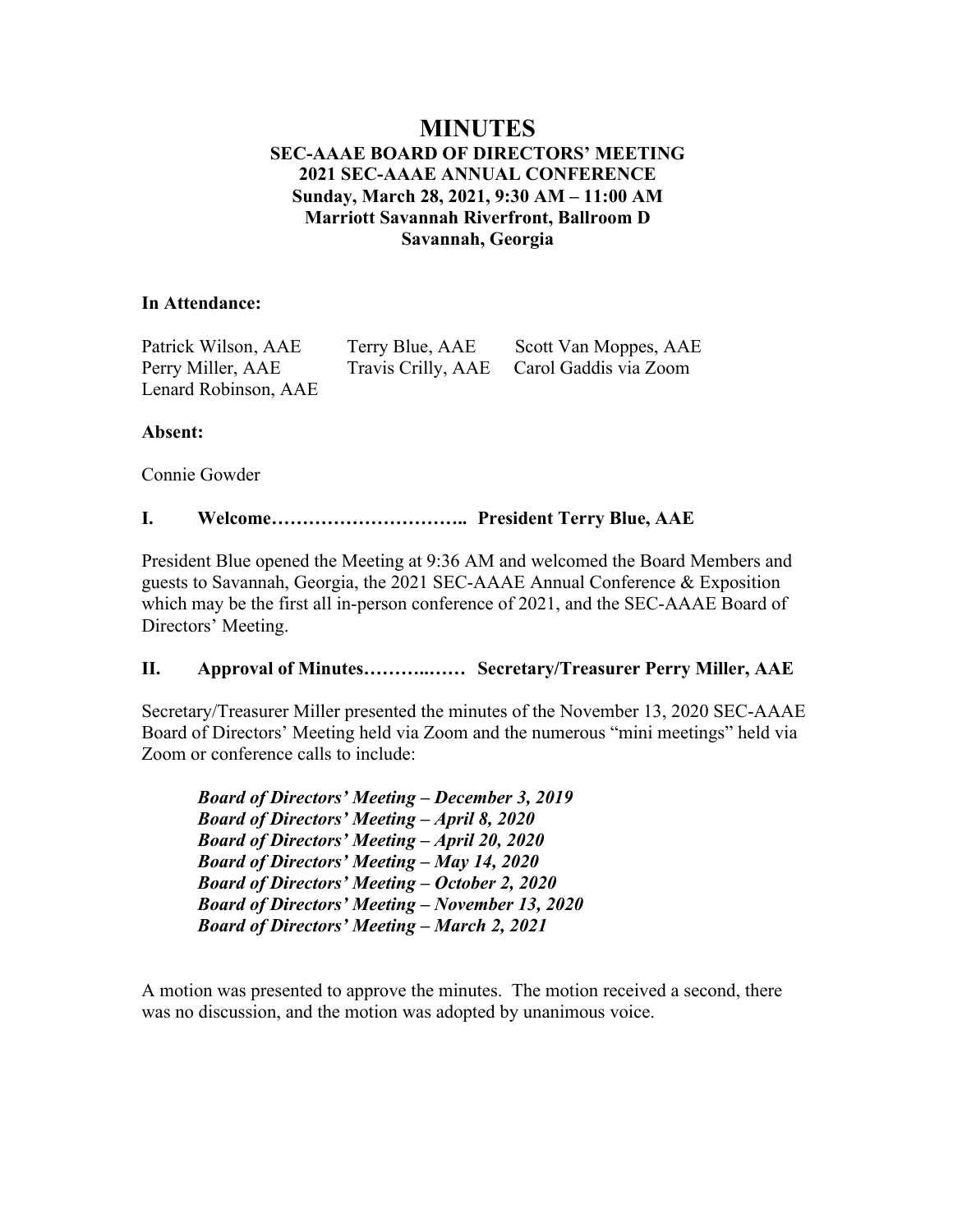## **III. Treasurer's Report………. Secretary/Treasurer Perry Miller, AAE**

Secretary/Treasurer Miller provided the Treasurer's Report for the period ending February 28, 2021 and noted the following balances:

| <b>Operating Account</b> | \$201,764.90 |
|--------------------------|--------------|
| Scholarship Account      | \$848,000.95 |

A motion was presented to approve the Treasurer's Report. The motion received a second, there was no further discussion, and the motion was adopted by unanimous voice.

Secretary/Treasurer Miller provided the FY 2019-2020 Audit by Foti, Flynn, Lowen & Company of Roanoke, Virginia. Following a brief discussion, a motion was presented to receive and file the Audit. The motion received a second, there was no further discussion, and the motion was adopted by unanimous voice.

Secretary/Treasurer Miller provided the FY 2021-2022 Budget for the Southeast Chapter of the American Association of Airport Executives (SEC-AAAE). The presentation also included a \$200 amendment to the 2020-2021 budget for the purchase of a Zoom license for the Chapter. Following discussion and with the understanding the Budget as presented is a living document that may be amended throughout the year depending on economic conditions, a motion was presented to approve the Budget and the amendment. The motion received a second, there was no further discussion, and the motion was adopted by unanimous voice.

Secretary/Treasurer Miller provided the FY 2021-2022 Budget for the Southeastern Airport Mangers' Association Educational Foundation, Inc. (SAMA Educational Foundation, Inc.). Following discussion and with the understanding the Budget as presented is a living document that may be amended throughout the year depending on economic conditions, a motion was presented to approve the Budget. The motion received a second, there was no further discussion, and the motion was adopted by unanimous voice.

Secretary/Treasurer Miller noted the SAMA Educational Foundation, Inc. Annual Corporate Report has been filed with the Florida Secretary of State and the SEC-AAAE Annual Corporate Report would be filed with the Tennessee Secretary of State on or about June 1, 2021.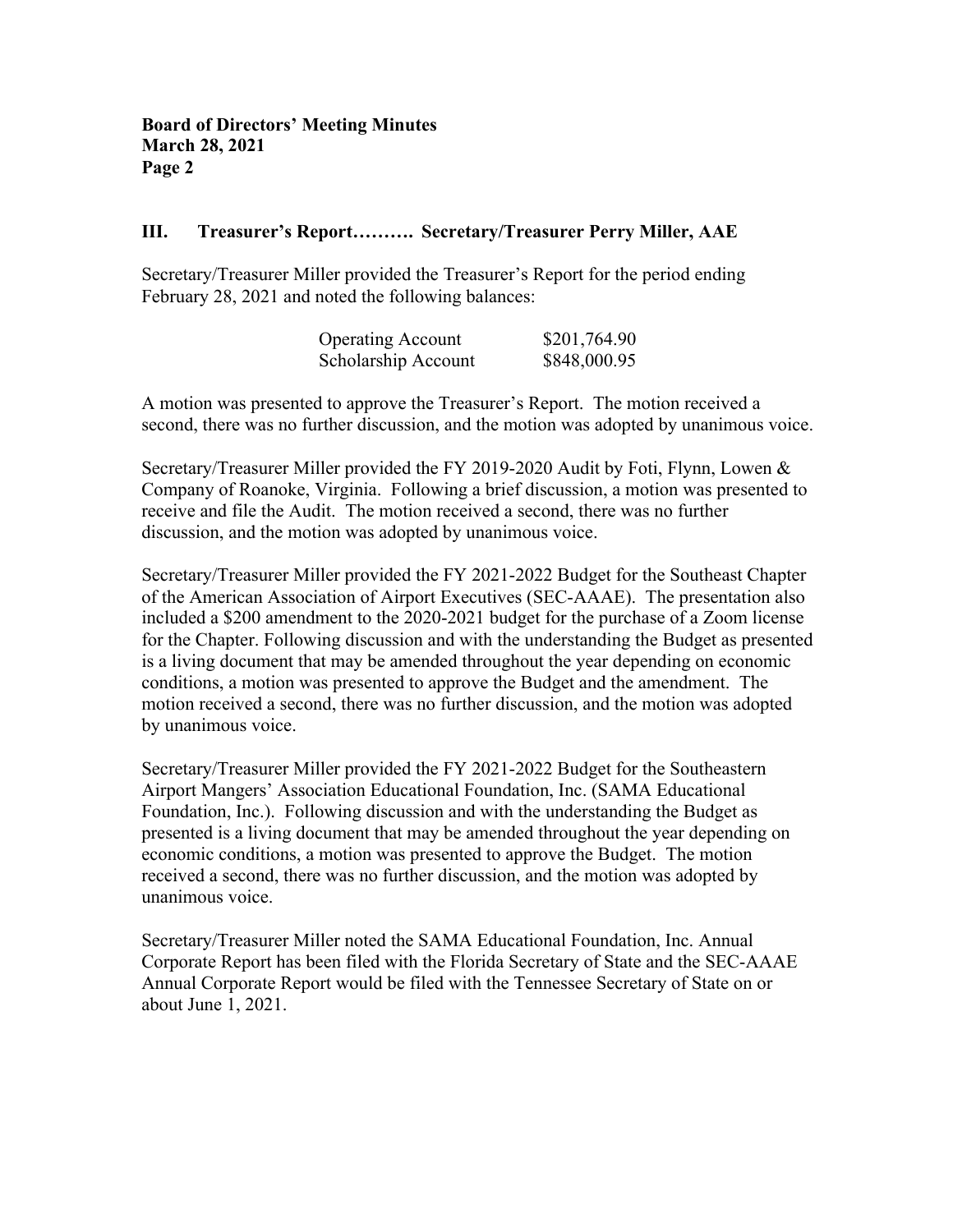# **IV. COMMITTEE REPORTS**

# **Executive Secretary……………………… Bob Brammer**

Mr. Brammer presented two members requesting Executive Emeritus Status in the Association – Mr. Jim Roberts, AAE formerly with the Metro Knoxville Airport Authority and Ms. Kim Wade, AAE formerly with the Hartsfield-Jackson Atlanta International Airport. Following a brief discussion, a motion was presented to approve both requests. The motion received a second, there was no further discussion, and the motion was adopted by unanimous voice.

Mr. Brammer noted a Loretta Scott Accreditation/Certification Academy Scholarship had been approved administratively for Ms. Carol Gaddis of the Hartsfield-Jackson Atlanta International Airport.

# **2021 AAAE/SEC-AAAE Finance & Administration Conference…………Megan Thoben, AAE, Madam Chairman Robert "Bob" Campbell, C.M., Vice Chairman**

Ms. Thoben noted the 2021 AAAE/SEC-AAAE Finance & Administration Conference would be a virtual meeting to be held on April 21 and 22, 2021. Approximately 80 individuals are currently registered. Ms. Thoben encouraged more activity and registration information is available at https://www.aaae.org/aaae/FinAd/Default.aspx.

### **2021 SEC-AAAE Annual Conference…... Lenard Robinson, AAE, Chairman**

Mr. Robinson welcomed the Board of Directors and guests to the City of Savannah and provided an overview of the Conference noting 300+ registrants. He noted the attendees will be accommodated by a host of interesting speakers and entertainers.

### **2022 SEC-AAAE Annual Conference……Terry Blue, AAE, Chairman**

President Blue was most pleased to report the 2022 SEC-AAAE Conference will be held in Memphis, Tennessee on April 10-12, 2022 with a return to the Chapter's birth site – The Peabody Hotel. Members will not want to miss this opportunity to return to the Chapter's roots. Room rates and registration information is forthcoming.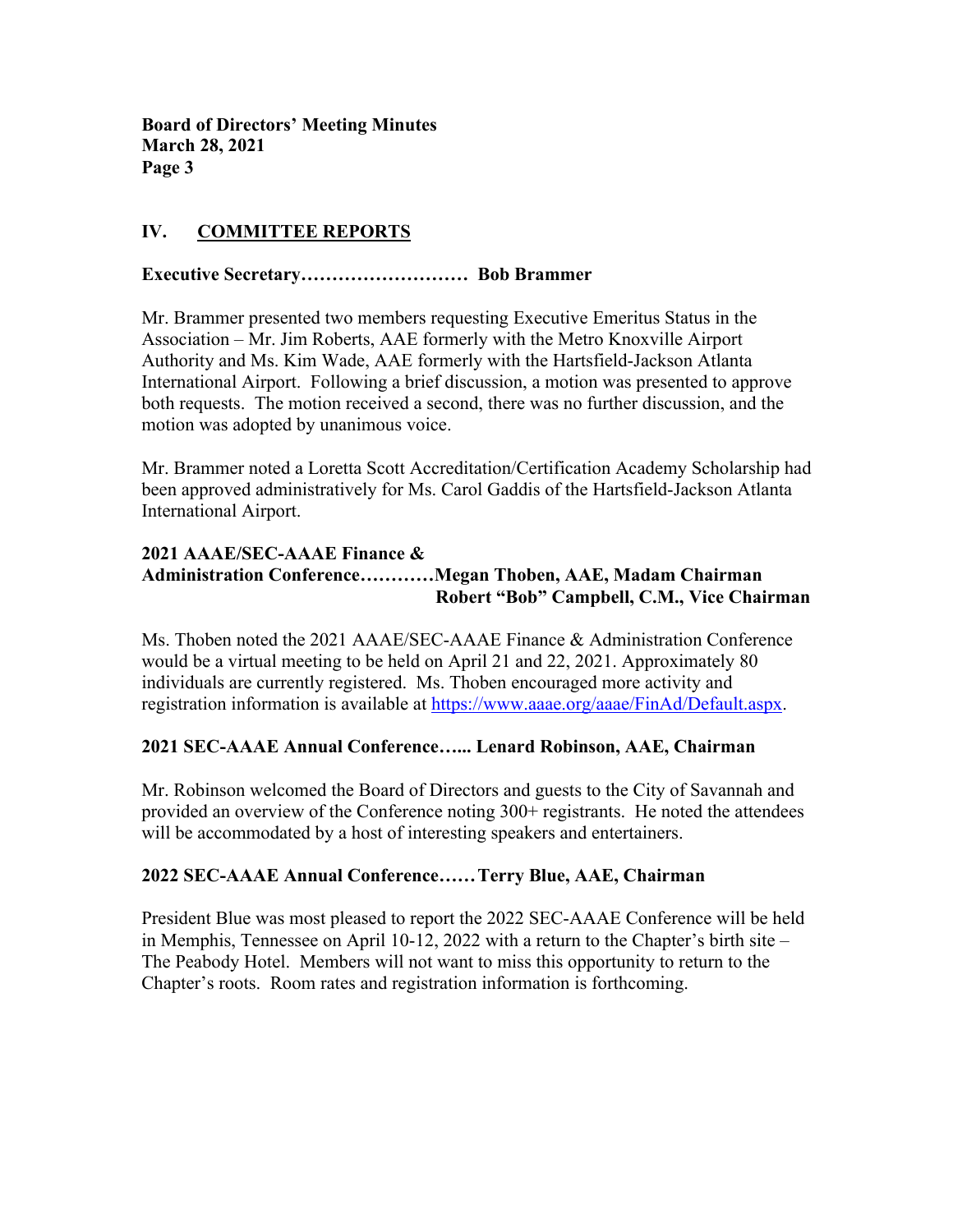## **Professional Education Committee……… Tom Bibb, AAE, Chairman**

Mr. Bibb reported Executive Candidate interest remains high in the southeast with 13 people from five states preparing for the final interview process. There are two candidates planning to sit for their final interview in Savannah and the Chapter has advanced seven individuals to AAE status since our last meeting. Mentors are needed to help prepare candidates and panelists are needed for future oral interviews. Anyone interested should contact Mr. Tom Bibb via email at  $tbibb38@gmail.com$ .

#### **Student Scholarship & Academic Outreach Committee…………………... Nina MacPherson, AAE, Madam Chairman Lexi Farmer, C.M., Madam Vice-Chairman**

Ms. MacPherson reported the Student Scholarship and Academic Outreach Committee has awarded six scholarships, one paid internship (Columbia, SC) and one internship pending (Rock Hill, SC) thus far for FY 2020-2021.

# **Membership Development**

**Committee……………………………….... April Cameron, AAE, Madam Chairman Thomas Wallace, AAE, Vice-Chairman**

Ms. Cameron and Mr. Wallace were not in attendance. Mr. Brammer reported the Committee has secured 57 new members thus far this year including 34 Executive Members, 16 Corporate Members, four Participating Members and three Associate Members for a total membership of 685.

### **Corporate Liaison Committee………….... John Carrigan, Chairman**

Mr. Carrigan was not in attendance. On his behalf, Mr. Brammer noted the following:

• SEC-AAAE Annual Award Program **-** Our committee's award process has been completed and winners will be announced on Tuesday. The Corporate Liaison Committee received 20 nominations for our six award categories. Great response and great projects and nominations this year! I want to recognize and thank the volunteers from our committee that served as the Award Nomination Review Panel this year:

> Ryan Sisemore – Garver David Moore – Walter P. Moore David King – Gresham Smith John Majewski, JSM Connie Gowder, Connico, Inc.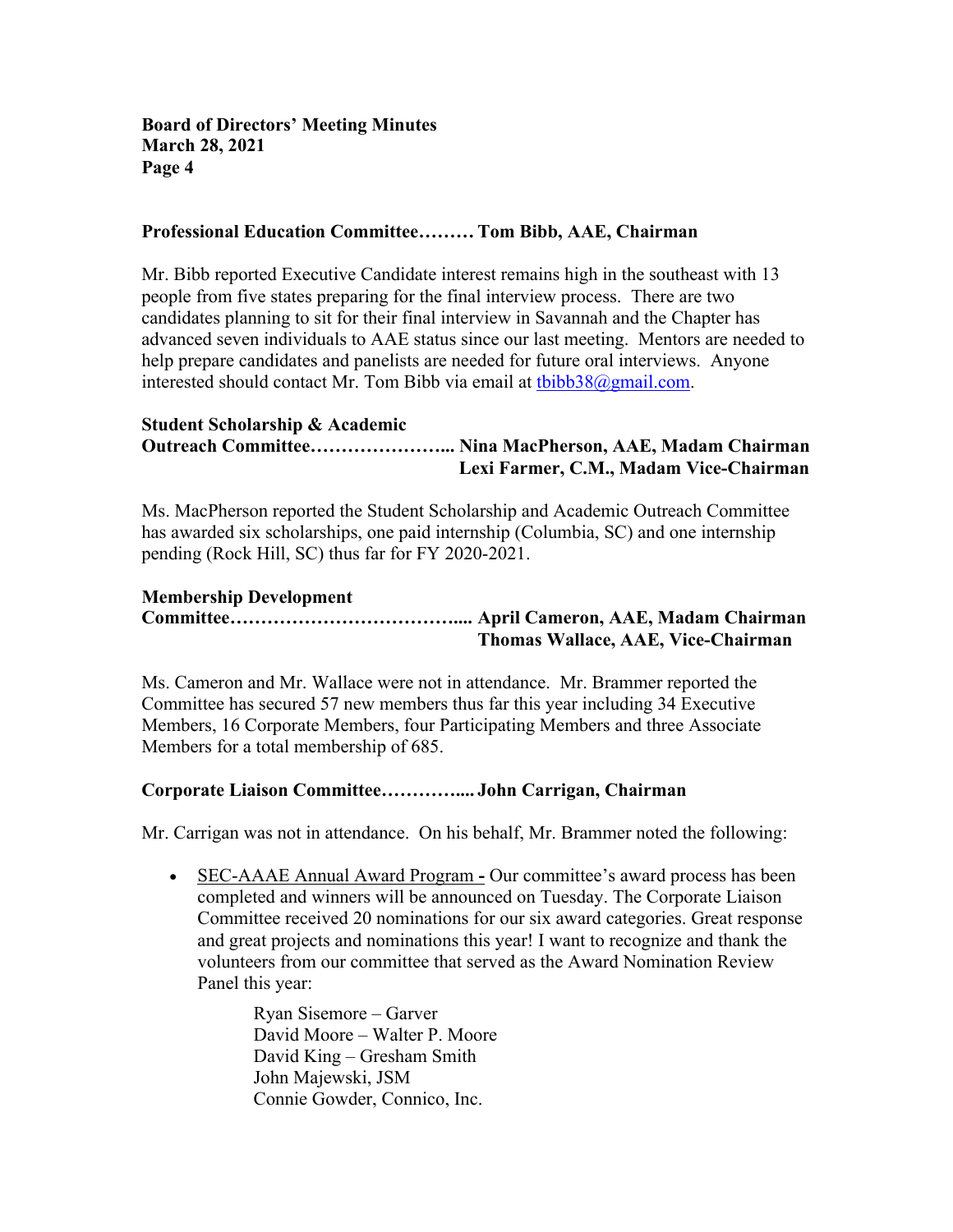• Coffee Conversations with the Chapter – The Corporate Liaison Committee wants to express great thanks to the Board for approving this proposed concept! There has been much sponsorship interest from our corporate members in sponsoring these first sessions, with already three confirmed sponsor commitments so far. We have a subcommittee working to establish the first 4-6 sessions' sponsors, proposed topics, and schedule. We expect that to be complete in the next 2-3 weeks for Board review prior to initiating the first Coffee Conversation call, with the targeted first Coffee Conversation occurring in late April. We will also be working with the Marketing and Communications Committee for promoting SEC-AAAE Coffee Conversations on social media

# **Conference Site Selection Committee…… Dave King, Chairman Connie Gowder Michael Reisman, AAE Scott Van Moppes, AAE Patrick Wilson, AAE**

Mr. King thanked his Committee Members for their diligence and reported three cities - Richmond, Virginia; Birmingham, Alabama; and Charlotte, North Carolina - answered the Site Selection RFP. Although the RFP was designed for the years 2023 and 2024, it was determined that the three cities were all good candidates with strong presentations; therefore, the Committee recommended the Chapter be hosted by Richmond, Virginia in 2023, Birmingham, Alabama in 2024 and Charlotte, North Carolina in 2025. Mr. King noted the recommendation should be submitted to the general membership for ratification. Following discussion, the recommendation was placed in the form of a motion, the motion was seconded, there was no discussion, and the motion was adopted by unanimous voice.

# **Conference Financial Oversight**

**Committee…................................................ Judi Olmstead, AAE, Madam Chairman Jessica Minor, Madam Vice Chairman**

Ms. Olmstead had nothing to report at this time.

# **Emerging Airport Leaders Program…… Travis Crilly, AAE, Chairman Matt Dowell, Vice Chairman**

Committee Chairman Travis Crilly, AAE reported all participants has been paired. There are three emerging leaders at this Conference and Chairman Crilly encouraged participants to seek them out and welcome them. Ms. Gaddis noted a Hampton student was also in attendance.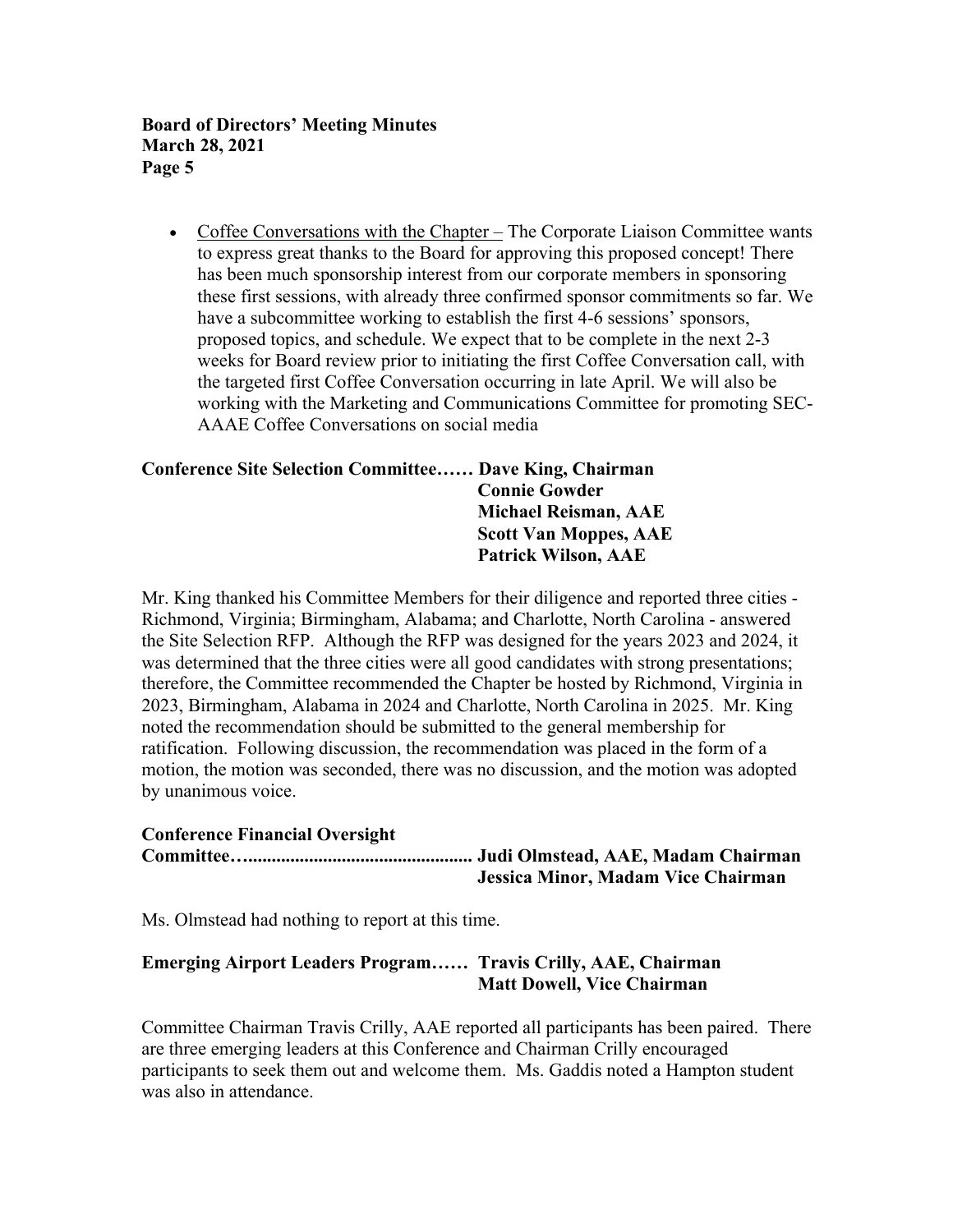### **General Aviation Committee……………. Scott Malta, AAE, Chairman**

Mr. Malta introduced himself to the Board as the new Chairman of the General Aviation Committee and provided the Board with an update regarding AOPA relabeling of airport ramps and other issues affecting general aviation. Additional information will be forwarded to the membership.

#### **Goal Digger Program……………….......... Judi Olmstead, AAE, Madam Chairman**

Ms. Olmstead reported the most recent Goal Digger event was successfully held in Richmond, Virginia and was attended by approximately 25 individuals including speakers and guests. Ms. Olmstead is always looking for new venues and she may be contacted at olmsteaj@horrycounty.org for additional information.

# **Marketing & Communications…….. Jana Steen, Madam Chairman Megan Thoben, AAE, Madam Vice Chairman**

Ms. Steen was not in attendance. Ms. Thoben reported that Ms. Steen had secured employment outside the airports industry and she (Ms. Thoben) will continue carrying the torch for the Committee.

#### **Resolutions & Bylaws…………………….. Bob Brammer, Chairman**

Mr. Brammer offered the following resolutions of appreciation to be presented to the general membership for ratification:

President Patrick Wilson, AAE – 2019-2020 President Terry Blue, AAE – 2020-2021 Mike Bailey, General Manager of the Marriott Savannah Riverfront Lenard Robinson, AAE and the 2021 Annual Conference Committee Honorable Van R. Johnson, Mayor and the City of Savannah Stephen S. Green, Chairman and the Savannah Airport Commission

A motion was presented to approve the resolutions and move them forward to the general membership for ratification. The motion received a second, there was no discussion, and the motion was adopted by unanimous voice.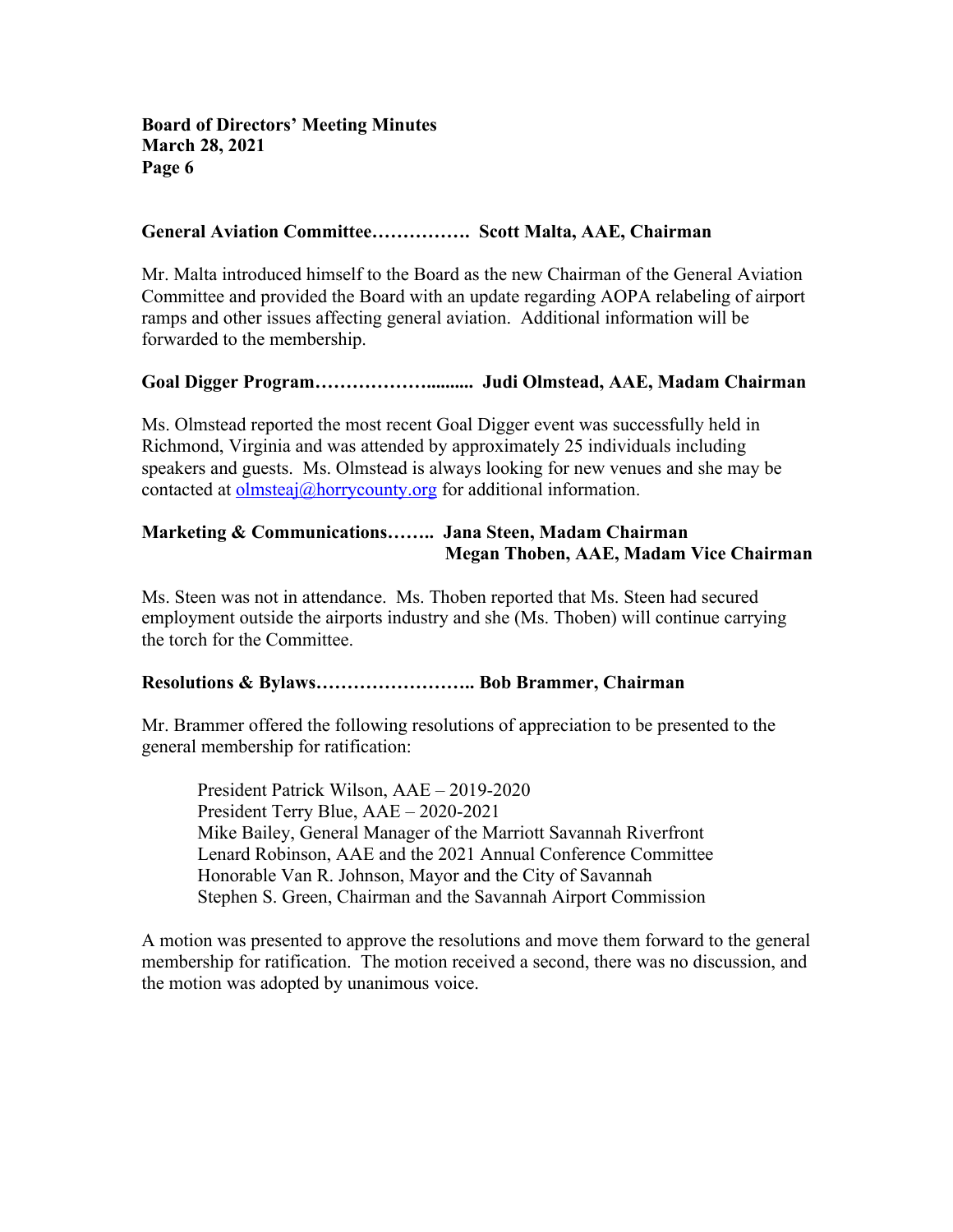## **Diversity Committee……………………… Cyrus Callum, AAE, Chairman Leonard Smith, Vice Chairman James Lewis, AAE, Vice Chairman**

Mr. Callum was not in attendance. He previously reported he had contacted the AAAE Diversity Committee to ensure SEC-AAAE goals and objectives were in-line with those of AAAE and he appointed Messrs. Smith and Lewis as Vice Chairmen of the Committee. The Committee is seeking ways to attract more youth and women to the industry and consideration is given to an "Adopt-a-School" program to assist in the development of college level, and possibly high school level, aviation industry curriculums. The Committee is also giving consideration to an online Aviation Day focusing on minority youth and women and utilizing the various meeting platforms individuals have become used to over the past year.

| Nominations Committee Patrick Wilson, AAE, Chairman |                            |
|-----------------------------------------------------|----------------------------|
|                                                     | Judi Olmstead, AAE         |
|                                                     | <b>Scott Brockman, AAE</b> |
|                                                     | <b>Lew Bleiweis, AAE</b>   |

Immediate Past President Wilson thanked his Committee Members and presented the following slate of officers and directors for consideration by the Board of Directors and ratification by the general membership:

SEC-AAAE Immediate Past President – Terry Blue, AAE SEC-AAAE President – Scott Van Moppes, AAE SEC-AAAE President-Elect – Perry Miller, AAE SEC-AAAE Secretary/Treasurer – Travis Crilly, AAE SEC-AAAE Board Member-at-Large – Carol Gaddis SEC-AAAE Board Member-at-Large – Lenard Robinson,AAE SEC-AAAE Board Member-at-Large – Megan Thoben, AAE SEC-AAAE Corporate Board Member – Connie Gowder

AAAE Nominating Committee Member – Kelly Johnson, AAE (Two Year Term)

AAAE Board of Examiners (BOE) – Tom Bibb, AAE (Three Year Term)

A motion was presented to confirm the nominations as presented and present them to the general membership for ratification. The motion received a second, there was no further discussion, and the motion was adopted by unanimous voice.